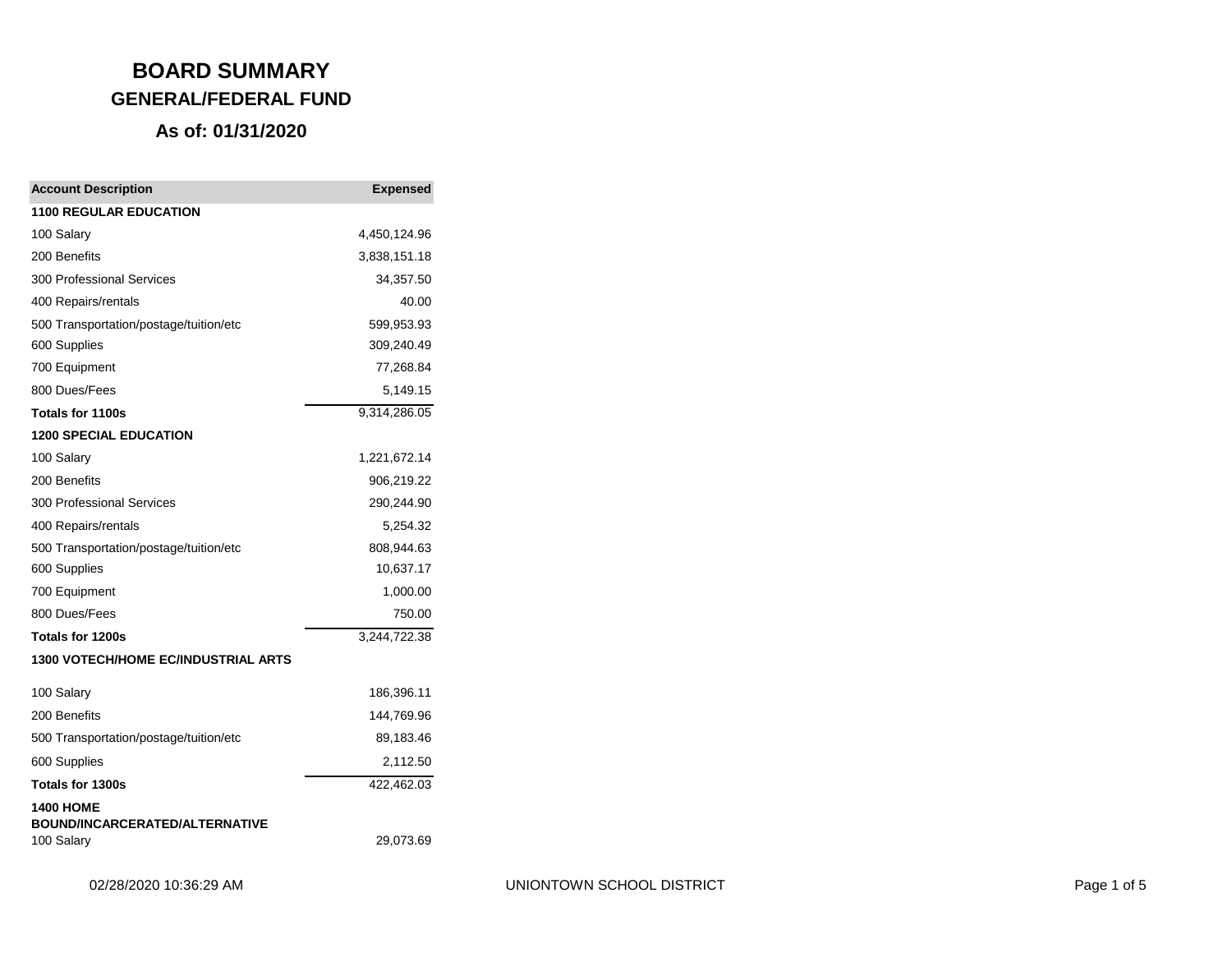| 200 Benefits                           | 16,728.58  |
|----------------------------------------|------------|
| 500 Transportation/postage/tuition/etc | 119,216.46 |
| Totals for 1400s                       | 165,018.73 |
| <b>1500 NONPUBLIC SCHOOL PGM</b>       |            |
| 300 Professional Services              | 15,208.93  |
| Totals for 1500s                       | 15,208.93  |
| <b>1800 PreK</b>                       |            |
| 800 Dues/Fees                          | 107,031.00 |
| Totals for 1800s                       | 107,031.00 |
| <b>2100 GUIDANCE/PSYCHOLOGIST</b>      |            |
| 100 Salary                             | 355,820.10 |
| 200 Benefits                           | 268,357.04 |
| 300 Professional Services              | 9,160.88   |
| 400 Repairs/rentals                    | 653.57     |
| 500 Transportation/postage/tuition/etc | 541.32     |
| 600 Supplies                           | 0.00       |
| Totals for 2100s                       | 634,532.91 |
| 2200 LIBRARY/CURRICULUM/BOARD/TAX      |            |
| 100 Salary                             | 178,949.42 |
| 200 Benefits                           | 161,229.10 |
| 300 Professional Services              | 33,183.25  |
| 400 Repairs/rentals                    | 2,524.44   |
| 500 Transportation/postage/tuition/etc | 1,244.30   |
| 600 Supplies                           | 10,587.72  |
| Totals for 2200s                       | 387,718.23 |
| <b>2300 SUPERINTENDENT/PRINCIPALS</b>  |            |
| 100 Salary                             | 701,170.49 |
| 200 Benefits                           | 473,370.00 |
| 300 Professional Services              | 206,339.61 |
| 400 Repairs/rentals                    | 42,807.03  |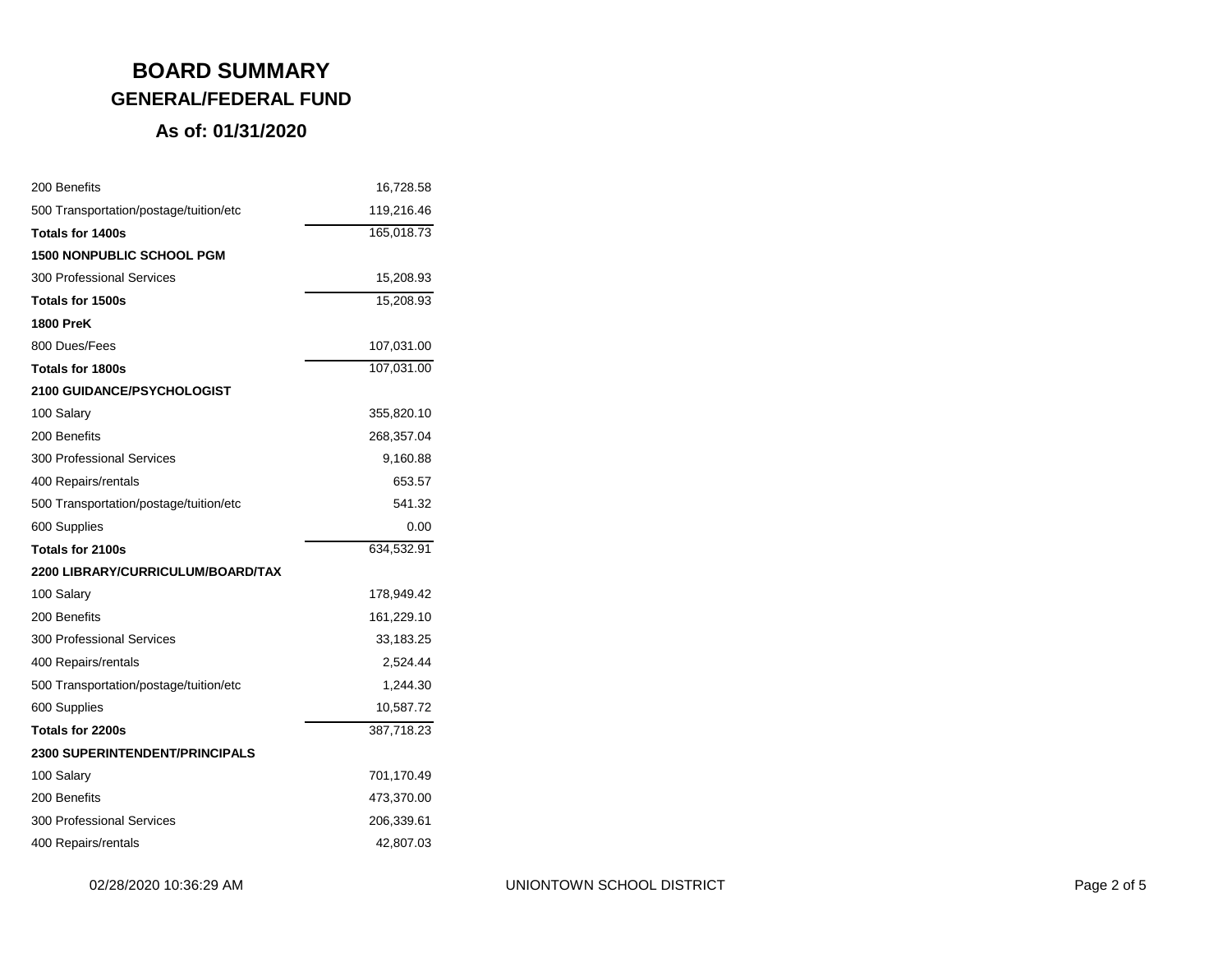| 500 Transportation/postage/tuition/etc       | 11,163.56    |
|----------------------------------------------|--------------|
| 600 Supplies                                 | 5,205.51     |
| 800 Dues/Fees                                | 8,100.25     |
| Totals for 2300s                             | 1,448,156.45 |
| <b>2400 NURSES/PHYSICIAN/DENTAL</b>          |              |
| 100 Salary                                   | 89,355.17    |
| 200 Benefits                                 | 91,222.19    |
| <b>300 Professional Services</b>             | 100,331.84   |
| 400 Repairs/rentals                          | 720.00       |
| 500 Transportation/postage/tuition/etc       | 54.52        |
| 600 Supplies                                 | 6,415.30     |
| 700 Equipment                                | 2,388.90     |
| Totals for 2400s                             | 290,487.92   |
| <b>2500 BUSINESS OFFICE</b>                  |              |
| 100 Salary                                   | 109,692.54   |
| 200 Benefits                                 | 77,326.46    |
| <b>300 Professional Services</b>             | 2,320.00     |
| 400 Repairs/rentals                          | 9,521.45     |
| 500 Transportation/postage/tuition/etc       | 4,652.12     |
| 600 Supplies                                 | 2,545.64     |
| 800 Dues/Fees                                | 2,860.04     |
| Totals for 2500s                             | 208,918.25   |
| <b>2600 BUILDINGS &amp; GROUNDS/SECURITY</b> |              |
| 100 Salary                                   | 1,146,964.02 |
| 200 Benefits                                 | 865,876.04   |
| <b>300 Professional Services</b>             | 209.00       |
| 400 Repairs/rentals                          | 495,529.67   |
| 500 Transportation/postage/tuition/etc       | 140,298.42   |
| 600 Supplies                                 | 153,994.31   |
| 700 Equipment                                | 4,654.26     |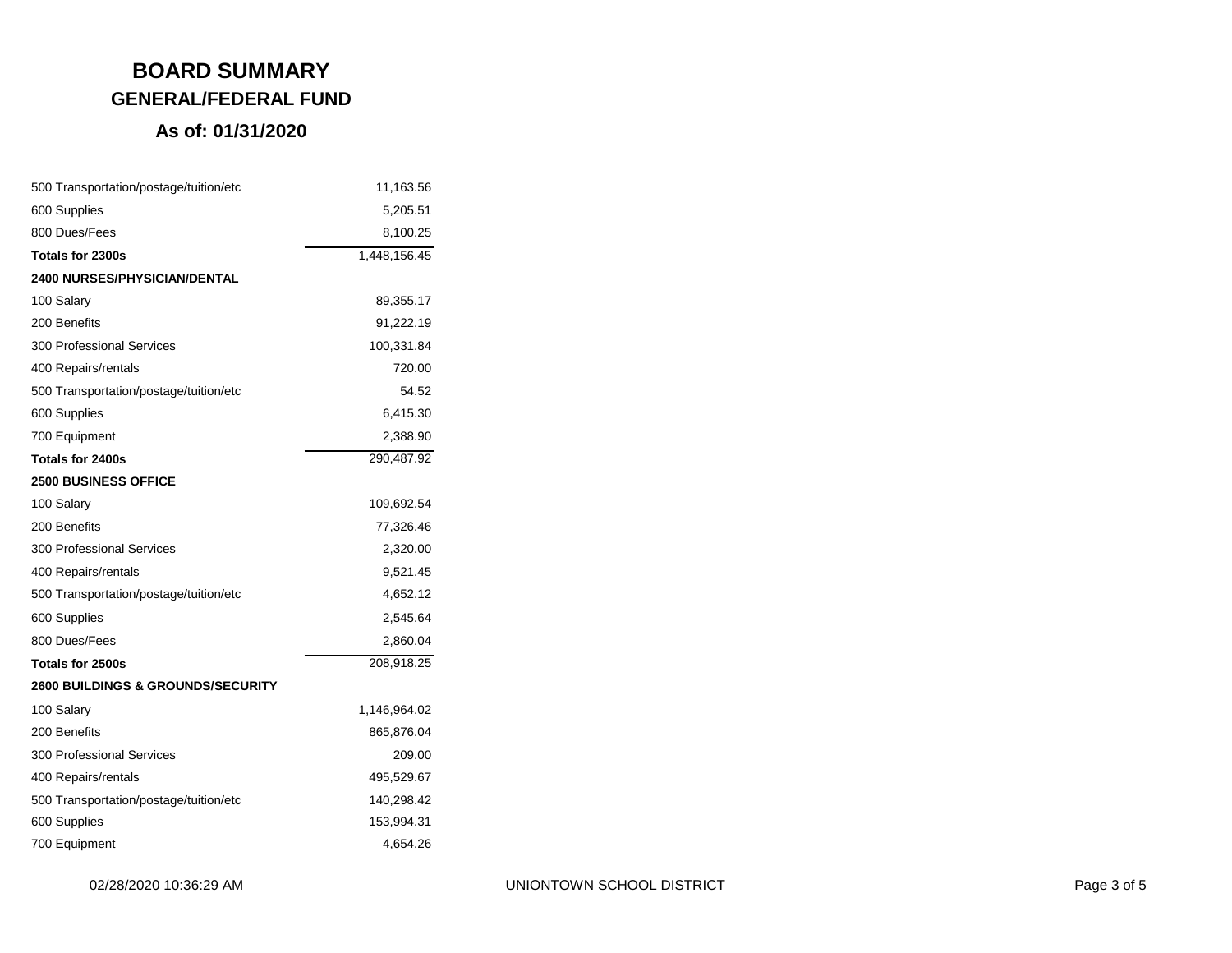| 800 Dues/Fees                          | 5,892.76     |
|----------------------------------------|--------------|
| Totals for 2600s                       | 2,813,418.48 |
| <b>2700 TRANSPORTATION</b>             |              |
| 100 Salary                             | 90,984.88    |
| 200 Benefits                           | 77,186.75    |
| 400 Repairs/rentals                    | 3,790.37     |
| 500 Transportation/postage/tuition/etc | 1,705,235.58 |
| 600 Supplies                           | 5,083.53     |
| 700 Equipment                          | 35,857.00    |
| 800 Dues/Fees                          | 0.00         |
| Totals for 2700s                       | 1,918,138.11 |
| <b>2800 TECHNOLOGY</b>                 |              |
| 100 Salary                             | 85,746.61    |
| 200 Benefits                           | 64,239.66    |
| <b>300 Professional Services</b>       | 130,960.20   |
| 400 Repairs/rentals                    | 80,003.74    |
| 500 Transportation/postage/tuition/etc | 898.88       |
| 600 Supplies                           | 51,500.15    |
| 700 Equipment                          | 394.41       |
| 800 Dues/Fees                          | 50.00        |
| Totals for 2800s                       | 413,793.65   |
| <b>2900 INTERMEDIATE UNIT</b>          |              |
| 500 Transportation/postage/tuition/etc | 32,582.83    |
| Totals for 2900s                       | 32,582.83    |
| <b>3200 ATHLETICS</b>                  |              |
| 100 Salary                             | 101,136.21   |
| 200 Benefits                           | 33,002.71    |
| <b>300 Professional Services</b>       | 28,817.50    |
| 500 Transportation/postage/tuition/etc | 32,726.33    |
| 600 Supplies                           | 26,129.48    |